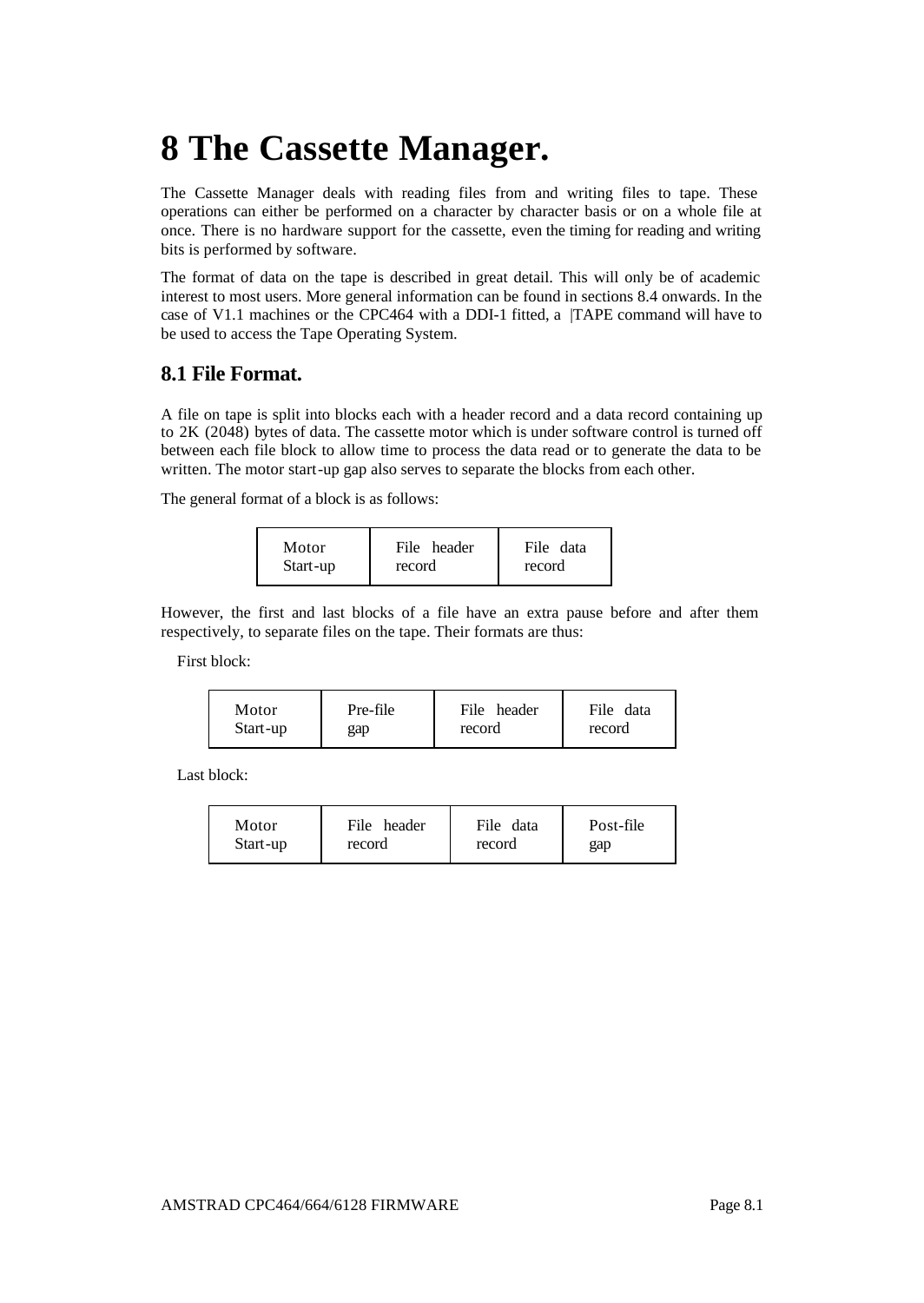There is a strong distinction between the file header record and the file data record. The header record is written using one synchronisation character (#2C) and the data record with another (#16). This means that when the Cassette Manager is searching for a file header it is impossible for it to find a file data record by mistake, and vice versa. See 8.2 below for the use of the synchronisation characters.

### **8.2 Record Format.**

A record can contain any number of data bytes from 1 to 65536. The data is split into segments each of which is 256 bytes long. The last segment is padded out to 256 bytes with zeros when writing if necessary. When reading a record any extra bytes are ignored although they are accumulated into the CRC.

The layout of a record is as follows:

| $-10.14$<br>ຼ<br>. | . |  |  |  |
|--------------------|---|--|--|--|
|--------------------|---|--|--|--|

There are N segments where  $256 * N$  is the length of data (plus padding) to be written.

A file header record always contains one segment; a file data record contains from one to eight segments (usually 8 segments).

### **a. Leader**

At the start of all records a leader is written which has the following layout:

| Pre-record | 2048 one bits | Zero | Sync byte |
|------------|---------------|------|-----------|
| gap        |               | bit  |           |

The leading gap is there to ensure the failure of any attempt to synchronise on the end of a preceding record or on data that was on the tape and that has been over-recorded.

The long sequence of one bits is used to calculate the speed at which the data was written and hence to calculate the threshold value used to distinguish one bits from zero bits.

The single zero bit is used to mark the impending end of the leader and is also used to determine whether the recording has been inverted (see section 8.3).

The synchronisation byte is there to help prevent spurious synchronisation on sequences of bits such as might be found in a record. If an incorrect value for the sync byte is found then an attempt has been made to synchronise on the middle of a record or on the wrong type of record. This byte is used to distinguish header records from data records in a file block (header records use #2C while data records use #16).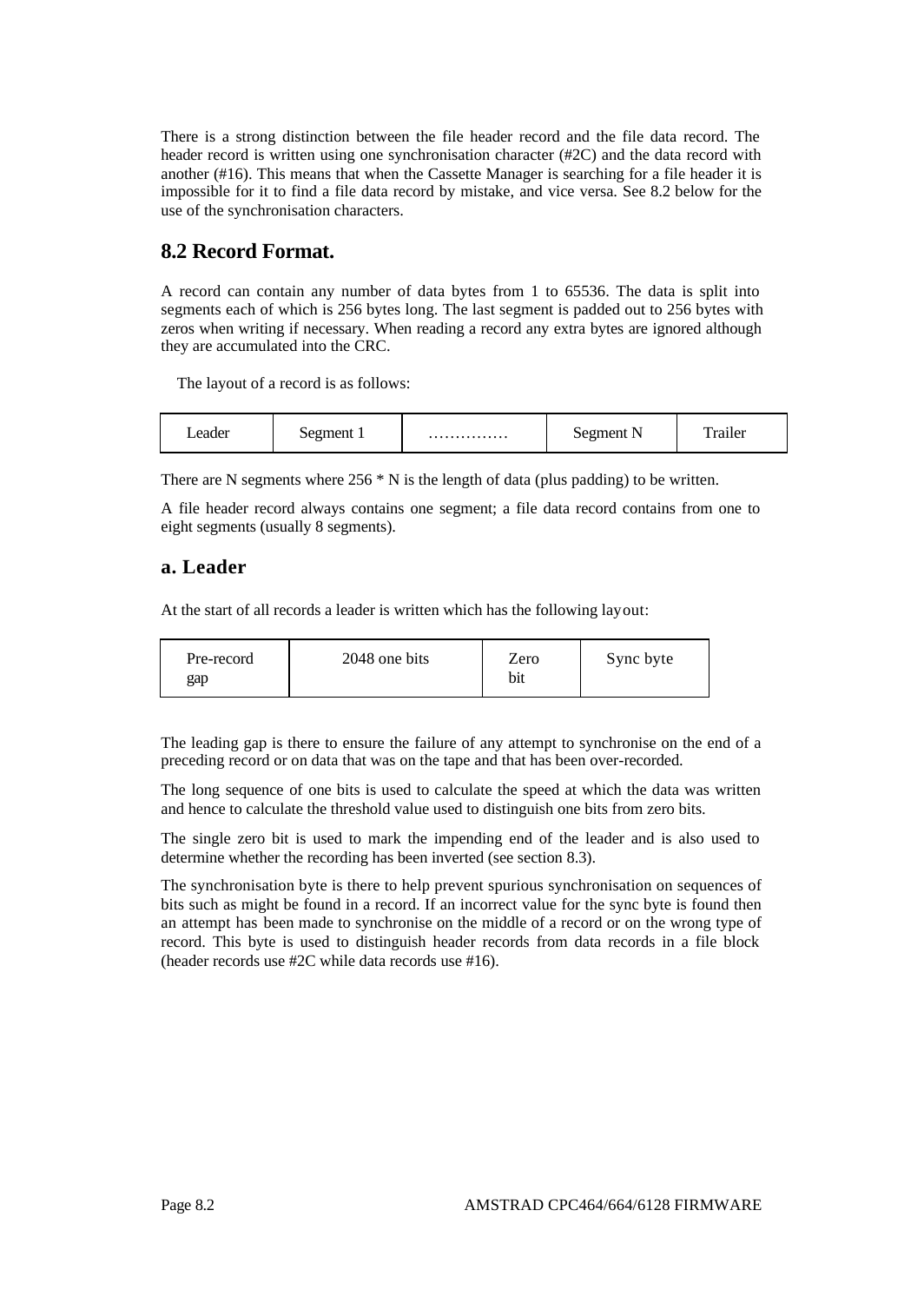### **b. Segments**

Each segment contains 256 data bytes and has the following format:

| Byte 1 | Byte 2 | . | Byte 256 | CRC | ″ ∩פי |
|--------|--------|---|----------|-----|-------|
|--------|--------|---|----------|-----|-------|

'CRC 1' is the more significant byte and 'CRC 2' the less significant byte of the logical NOT of the CRC calculated for the 256 bytes in the segment. (The CRC polynomial used is  $X^{15} + X^{12} + X^5 + 1$ ' with an initial seed of #FFFF).

### **c. Trailer**

The trailer is simply an extra 32 one bits written to the end of the record.

### **8.3 Bit Format.**

A bit is written to the tape as a period of low level followed by an equal period of high level. A one is written to the tape with these periods twice as long as those for a zero. The length of the period for a zero can be set by the user (see CAS SET SPEED).

The tape circuitry has a tendency to move the positions of edges (transitions from high to low or low to high) so as to balance out the difference between ones and zeros written to tape. Precompensation is used - which adds to the period of a one bit and subtracts from the period of a zero bit to make the waveform closer to the ideal when it is read.

When reading, the speed at which the recording was made is determined by timing the one bits in the record leader. As this is a long sequence of the same bit the edges are not shifted and no precompensation is applied. Since the speed is established independently for each record this automatically takes into account most tape speed variations.

Data is written low-high but may be inverted when read (i.e. high-low). It is important for the firmware to determine whether the waveform being read is inverted or not. If this is not achieved then the bits will not be read properly as the following example shows:



The zero bit in the record leader is used to determine whether the recording has been inverted.

Bytes written to the tape are written with the most significant bit first and the least significant bit last.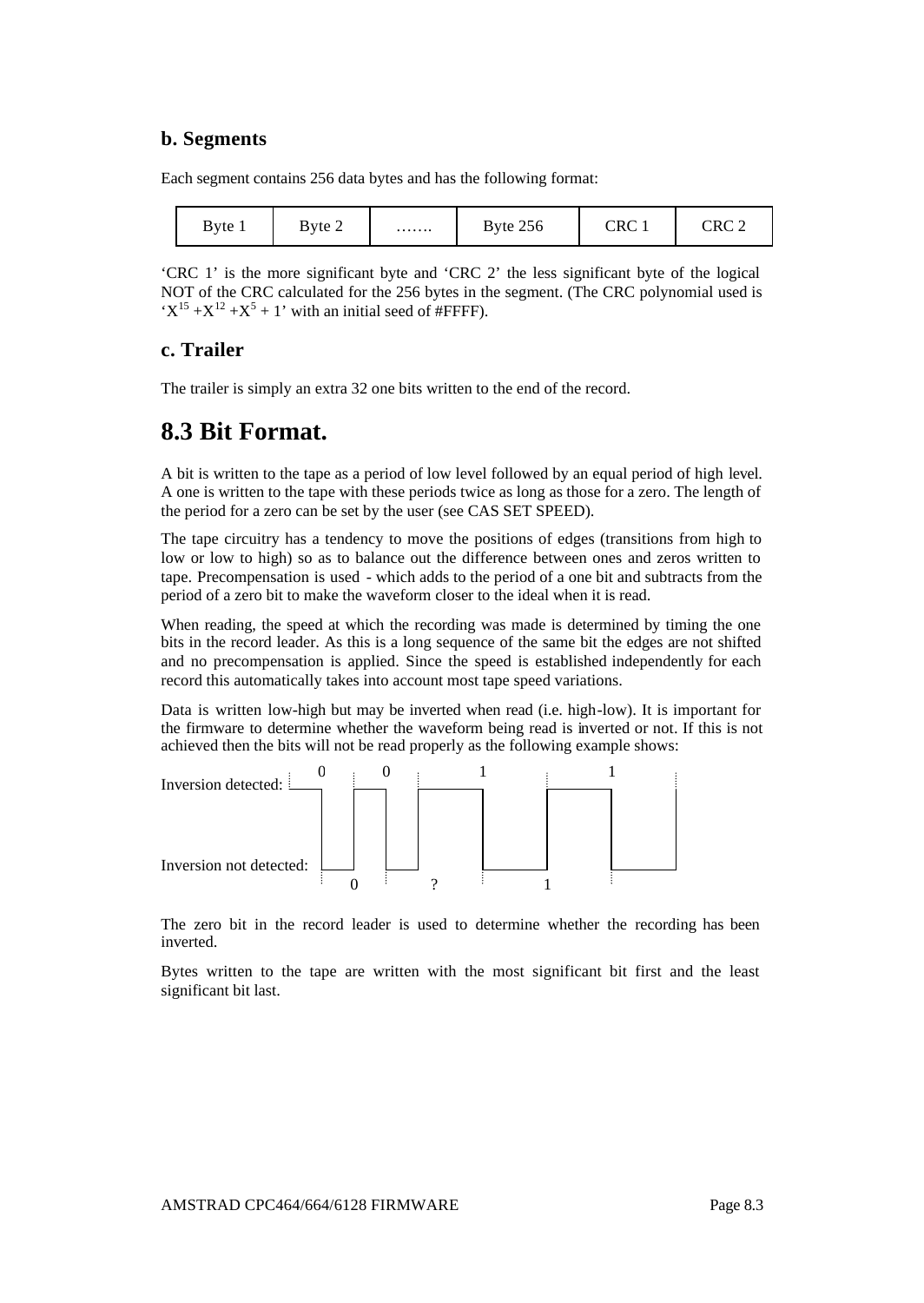## **8.4 The Header Record.**

The header record in a file block contains information about the file and about the data in the following data record. Some of the entries in the header are used by the system for various purposes. The remaining entries are available for the user to set when writing a file, and to read when reading a file. These entries are the file type (byte 18) and all the user fields (bytes 24..63) including the logical length (bytes 24..25) and the entry address (bytes 26..27). The user fields will all be set to zero if they are not used.

The header is laid out as follows:

#### **System fields**

| Bytes $0.15$ | Filename      | Padded to 16 bytes with nulls.                                                               |
|--------------|---------------|----------------------------------------------------------------------------------------------|
| Byte 16      | Block number  | The first block is normally block 1 and block<br>numbers increase by 1 on successive blocks. |
| Byte 17      | Last block    | A non-zero value means that this is the last block<br>of a file.                             |
| Byte 18      | File type     | A value recording the type of the file (see<br>below).                                       |
| Bytes 19.20  | Data length   | The number of data bytes in the data record.                                                 |
| Bytes 2122   | Data location | Where the data was written from originally.                                                  |
| Byte 23      | First block   | A non-zero value means that this is the first<br>block of a file.                            |

### **User fields**

| Bytes 2425 | Logical length | This is the total length of the file in bytes.         |
|------------|----------------|--------------------------------------------------------|
| Bytes 2627 | Entry address  | The execution address for machine<br>code<br>programs. |
| Bytes 2863 | Unallocated    | These are unallocated and may be used as<br>required.  |

The file type (byte 18) is split into a number of fields:

| Bit 0           | Protection    | If this bit is set the file is protected in some way.                                                          |
|-----------------|---------------|----------------------------------------------------------------------------------------------------------------|
| <b>Bits 1.3</b> | File contents | $0 =$ Internal BASIC.<br>$1 = \text{Binary}$ .<br>$2 =$ Screen image.<br>$3 = ASCII$ .<br>4.7 are unallocated. |
| <b>Bits 4.7</b> | Version       | ASCII files should be version 1, all other files<br>should be version 0.                                       |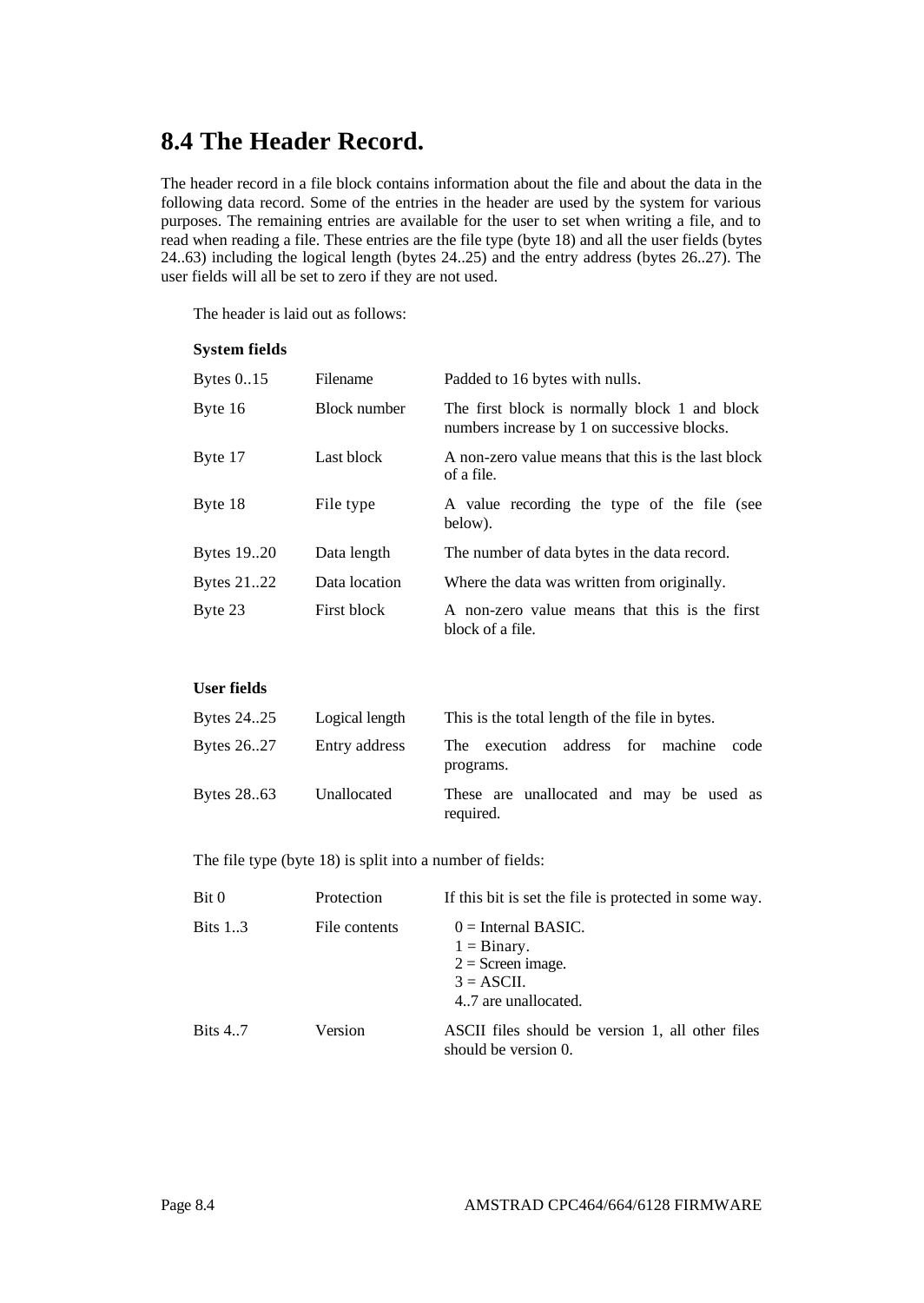## **8.5 Read and Write Speeds.**

The Cassette Manager is capable of reading and writing data at speeds ranging from 700 baud to 2500 baud. There are two speeds commonly used in this range, 1000 baud (the default speed selected at EMS) and 2000 baud. The default speed is chosen to be near the slowest speed to give maximum reliability. The reliability at 2000 baud is still good, however, particularly when playing back on the same machine that was used to record a tape.

Bits are written to the tape as a single cycle of a tone. The tone for a one always has half the frequency of the tone for a zero. Thus ones are twice as long as zeros on the tape. This means that the baud rates given above are only averages and vary according to the actual data written.

Even with the built in cassette mechanism the Cassette Manager has to precompensate the waveform written to the tape to achieve the speeds quoted. This means that the lengths of bits written are altered (ones lengthened, zeros shortened) to try to make the waveform read closer to the ideal after the edges of the waveform have been shifted by the cassette circuitry.

It is only necessary to set the Cassette Manager's write speed. When reading a record from tape the record leader is used to calculate the speed at which it was written. This also allows for tape speed variations between different machines.

## **8.6 Cataloguing.**

To generate a catalogue from the tape the Cassette Manager reads a sequence of file blocks and prints information from them. The file blocks may come from any file, in any order. Cataloguing continues until the user hits the escape key.

The information is reported as follows:

FILENAME block N L Ok

FILENAME is either the name of the file or 'Unnamed file' if the filename starts with a null.

The block number, N, indicates which block of the file it is. Normally block 1 is the first block of a file.

L is a character representing the file type and protection status of the file. It is formed by adding #24 (character '\$') to the file type from the header masked with #0F. This gives the following characters:

- \$ an unprotected BASIC program.
- % a protected BASIC program.
- & a binary file.
- ' a protected binary file.
- an ASCII file.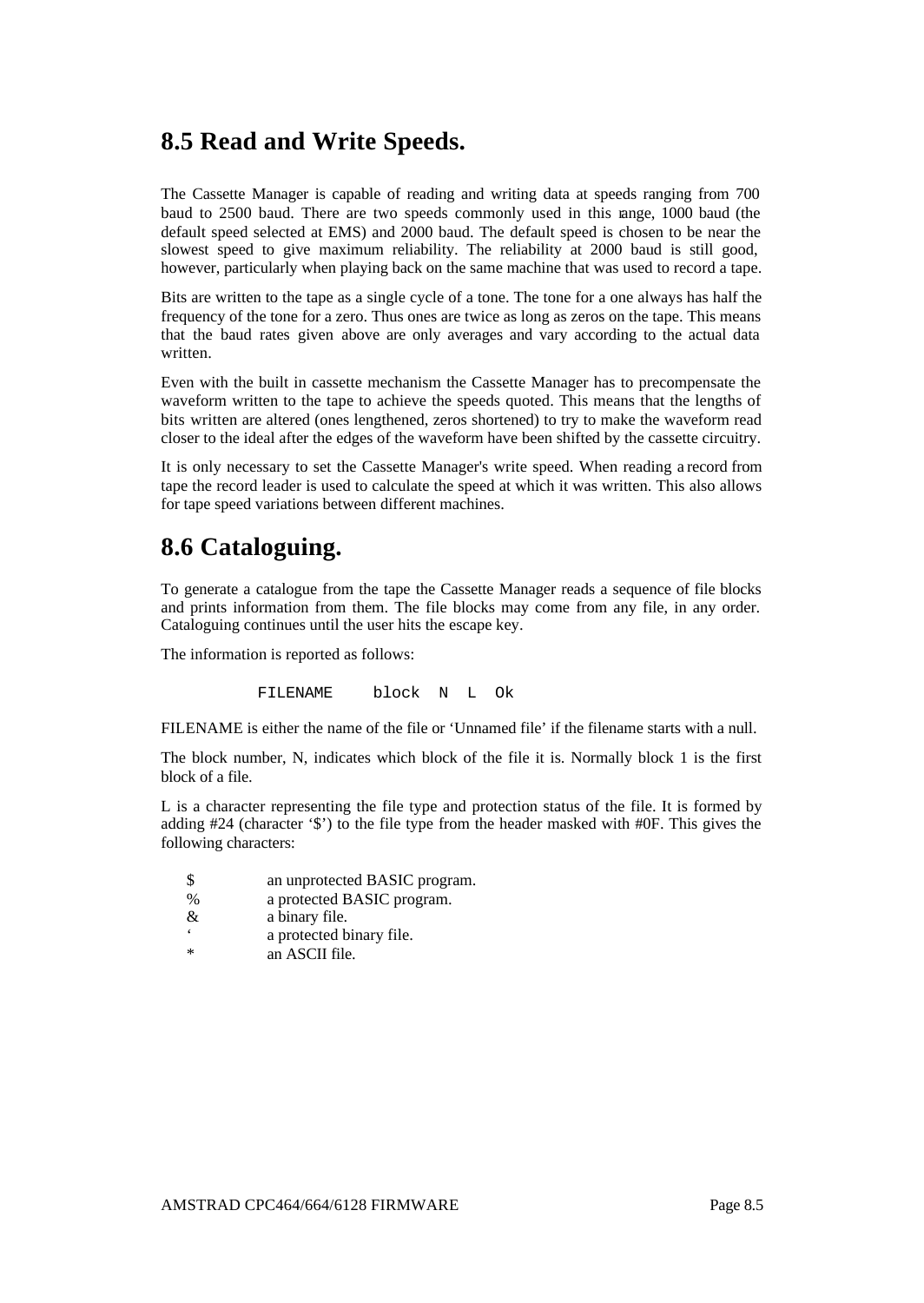Other characters are possible but the above are the standard file types that are written by the on board ROM.

The above information is printed when the header record is read correctly.

Ok is printed after the data record has been read correctly.

## **8.7 Reading Files.**

Before a file can be read from it must be opened (by calling CAS IN OPEN). This sets up the filename (see 8. 10 below) and reads the first block of the file so that the header can be inspected.

The file may either be opened for character input or for direct input, but not both. The mode of input is set by the first access to the file and not when it is opened. As soon as one mode is selected it becomes impossible to use the other mode to access the file.

Character input (calling CAS IN CHAR) allows the user to read the file sequentially one character at a time. Blocks of the file are read from tape into the buffer as needed. This is intended for reading text files and similar applications.

Direct input (calling CAS IN DIRECT) reads the whole of the file into memory in one go. This is intended for loading machine code programs or screen dumps and similar applications.

Interrupts are disabled whilst reading from tape because this has serious timing constraints. Disabling interrupts will prevent the various timer interrupts (as described in section 10. 1) from occuring. In particular this might leave the sound chip making a noise for a long period of time and so the Sound Manager is shut down (see SOUND RESET).

In V1.1 firmware the cassette manager routines for reading files return error codes to indicate the cause of the errors (for compatibility with AMSDOS):

- $#00$ : The user hit escape<br> $#0F$ : The stream is alread
- The stream is already/not in use
- #0F: Have reached the end of the file

## **8.8 Writing Files.**

Before a file can be written to it must be opened (by calling CAS OUT OPEN). This sets up the filename (see 8. 10 below) and the rest of the header that will be written in each file block.

The file may either be opened for character output or for direct output, but not both. The mode of output is set by the first write to the file and not when it is opened. As soon as one mode is selected it becomes impossible to use the other mode to write to the file.

Character output (calling CAS OUT CHAR) allows the user to write to the file one character at a time. The characters are buffered until a complete block (2048 characters) is ready to be written whereupon a file block is written to the tape.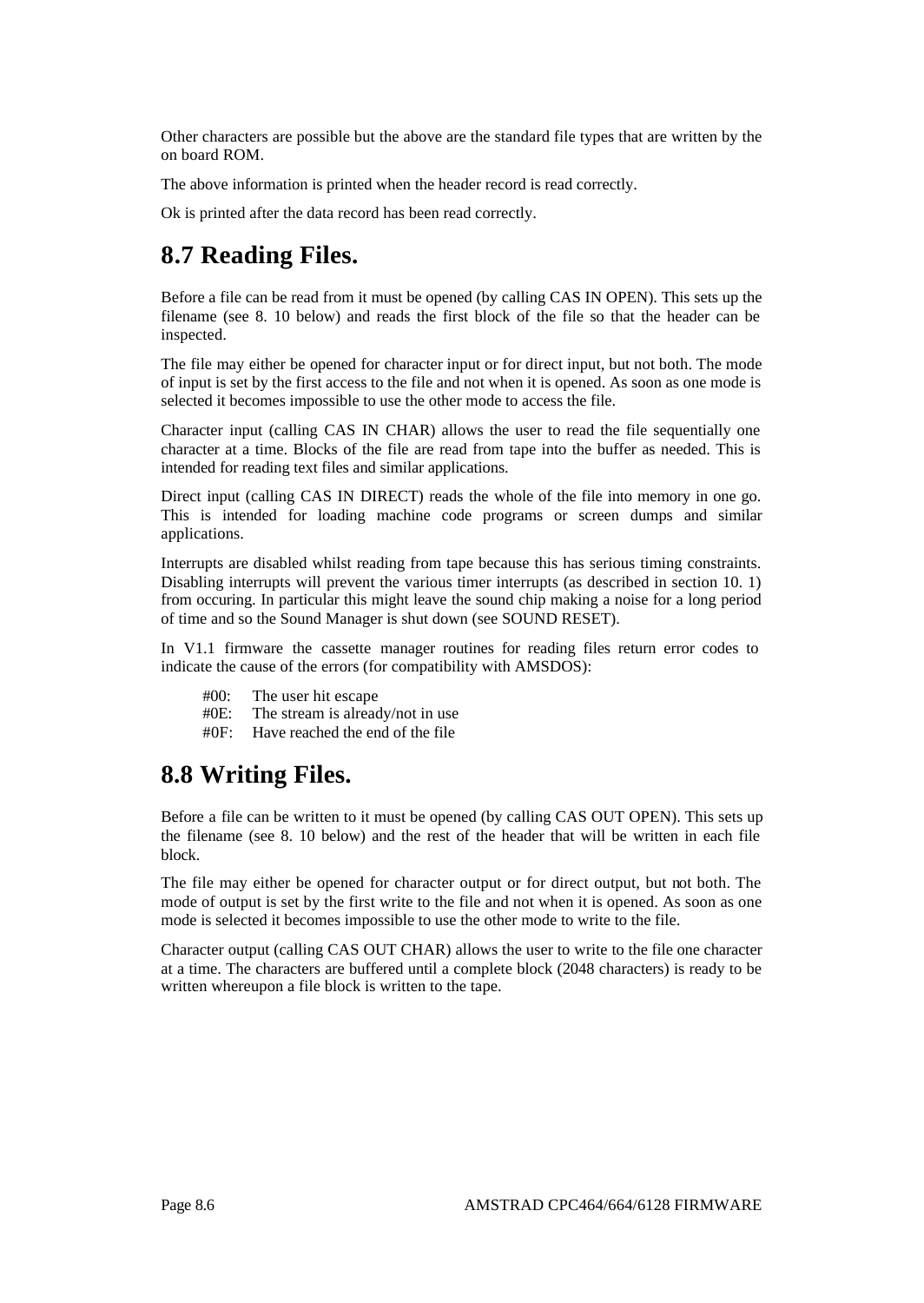Direct output (calling CAS OUT DIRECT) writes the whole of the file from memory in one go. The data written is still packaged into 2048 byte blocks.

Whichever output mode is used, it is important to close the output file properly (using CAS OUT CLOSE) otherwise the last block of the file will not be written.

Interrupts are disabled whilst writing to tape because this has serious timing constraints. Disabling interrupts will prevent the various timer interrupts (as described in section 10. 1) from occuring. In particular this might leave the sound chip making a noise for a long period of time and so the Sound Manager is shut down (see SOUND RESET).

In V1.1 firmware the cassette manager routines for writing files return error codes to indicate the of the errors (for compatibility with AMSDOS):

- #00: The user hit escape
- #0E: The stream is already/not in use

### **8.9 Reading and Writing Simultaneously.**

The Cassette Manager allows two files to be open simultaneously. One must be open for reading and the other for writing. Thus it is possible to read from one file and write to another file at the same time.

When the Cassette Manager is about to read a block it asks the user to press PLAY and this implies that the tape with the file for reading should be loaded. Similarly, when it is about to write a block it asks the user to press REC and PLAY and this implies that the tape to which the file is to be written should be loaded. The Cassette Manager assumes that the tape is not changed and that the appropriate cassette controls remain pressed as requested until a prompt is issued. It also assumes that pressing a key means that the prompt has been obeyed.

It is unwise to attempt to read and write simultaneously with the Cassette Manager messages turned off. The only notification given of which tape should be loaded is in the prompt messages.

### **8. 10 Filenames.**

When the user opens a file for reading or writing the name of the file to be read or written is specified. The filename is a string of any 16 characters (#00..#FF). If the file name specified is longer than 16 characters then it is truncated and if it is shorter than 16 characters it is padded to 16 characters with nulls (character # 00).

When opening a file for reading a zero length filename or one that starts with a null has a special meaning - read the next file on the tape. The Cassette Manager searches the tape until it finds the first block of a file and it reads this file. Once the first block of a file has been found the Cassette Manager will only read from that file and no other.

BASIC uses a slightly extended form of the filename. If the first character of a BASIC filename is an exclamation mark (character  $#21$ ) the BASIC turns the prompt messages off (see 8. 11 below) and removes the exclamation mark from the name. This facility is not provided at the Cassette Manager level.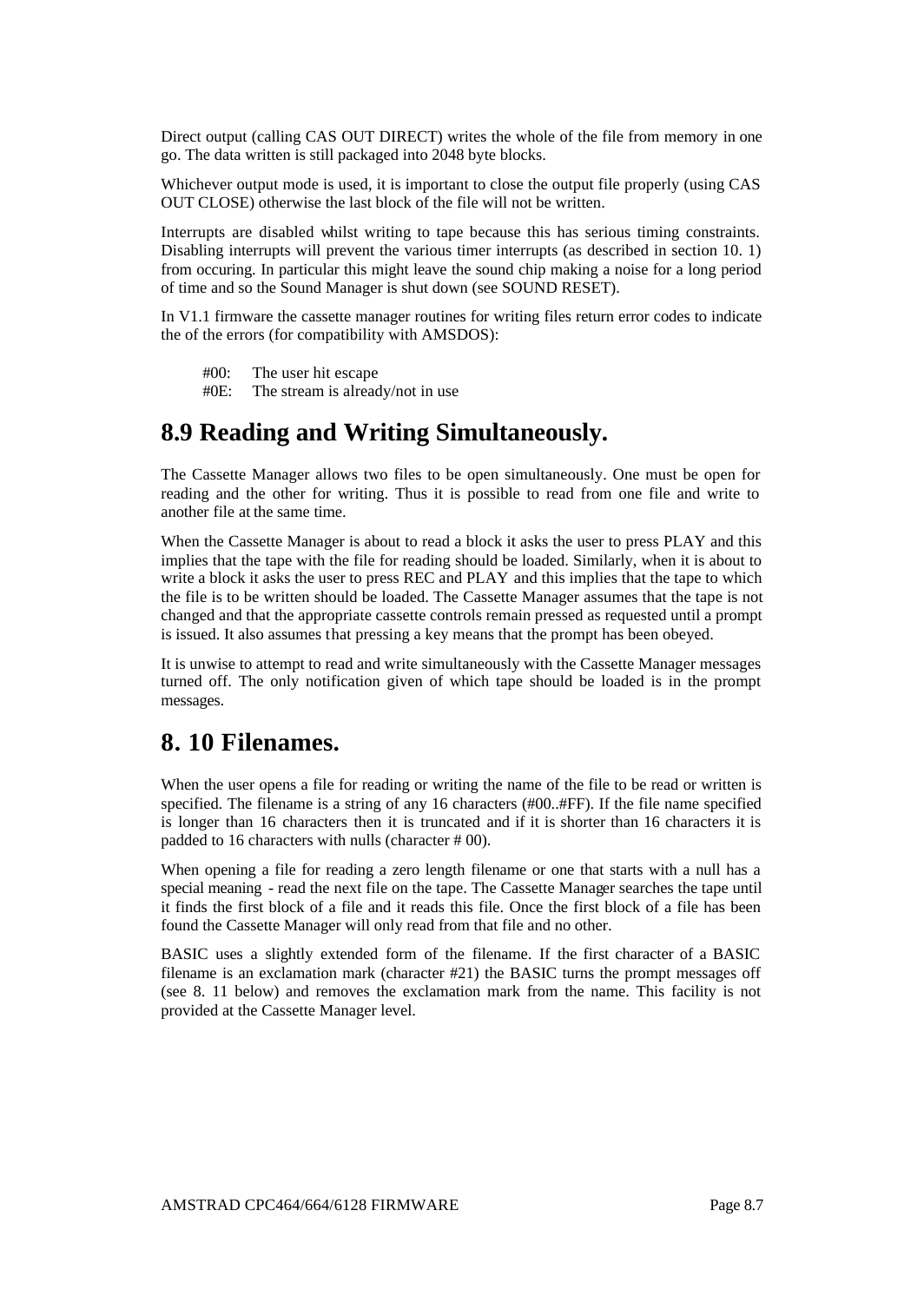## **8.11 Cassette Manager Messages.**

The Cassette Manager issues a number of messages to prompt and inform the user and to warn when errors have occurred. The messages that prompt or inform the user may be turned on or off as desired (see CAS NOISY). Messages that inform the user of errors cannot be turned off by this mechanism.

### **a. Prompt messages.**

Press PLAY then any key:

This message is issued when the Cassette Manager is about to read the first block of a file from tape or when it is about to read a block after having written to tape (see section 8.9). It indicates that the tape containing the file to be read should be loaded and that the PLAY button on the recorder should be pressed. The Cassette Manager does not issue this message at other times since it assumes that the correct tape is still loaded and that the PLAY button is still pressed.

Press REC and PLAY then any key:

This message is issued when the Cassette Manager is about to write the first block of a file to tape or when it is about to write a block after having read from tape. It indicates that the tape on which the file is to be written should be loaded and that the REC and PLAY buttons on the recorder should be pressed. The Cassette Manager does not issue this message at other times since it assumes that the correct tape is still loaded and that the REC and PLAY buttons are still pressed.

#### **b. Information messages.**

Found FILENAME block N

This message is printed when reading from the tape if a header record is found that for any reason does not match the record that was expected. This may indicate that the tape is positioned incorrectly (too early or too late) or that the wrong tape is being played.

Loading FILENAME block N

A block of the file has been found and is being read from tape.

Saving FILENAME block N

A block of the file is being written to tape.

FILENAME in the above messages is the name of the file or 'Unnamed file' if the filename starts with a null.

The block number, N, indicates which block of the file is being read or written. The first block of a file is normally block 1, the second block 2 etc.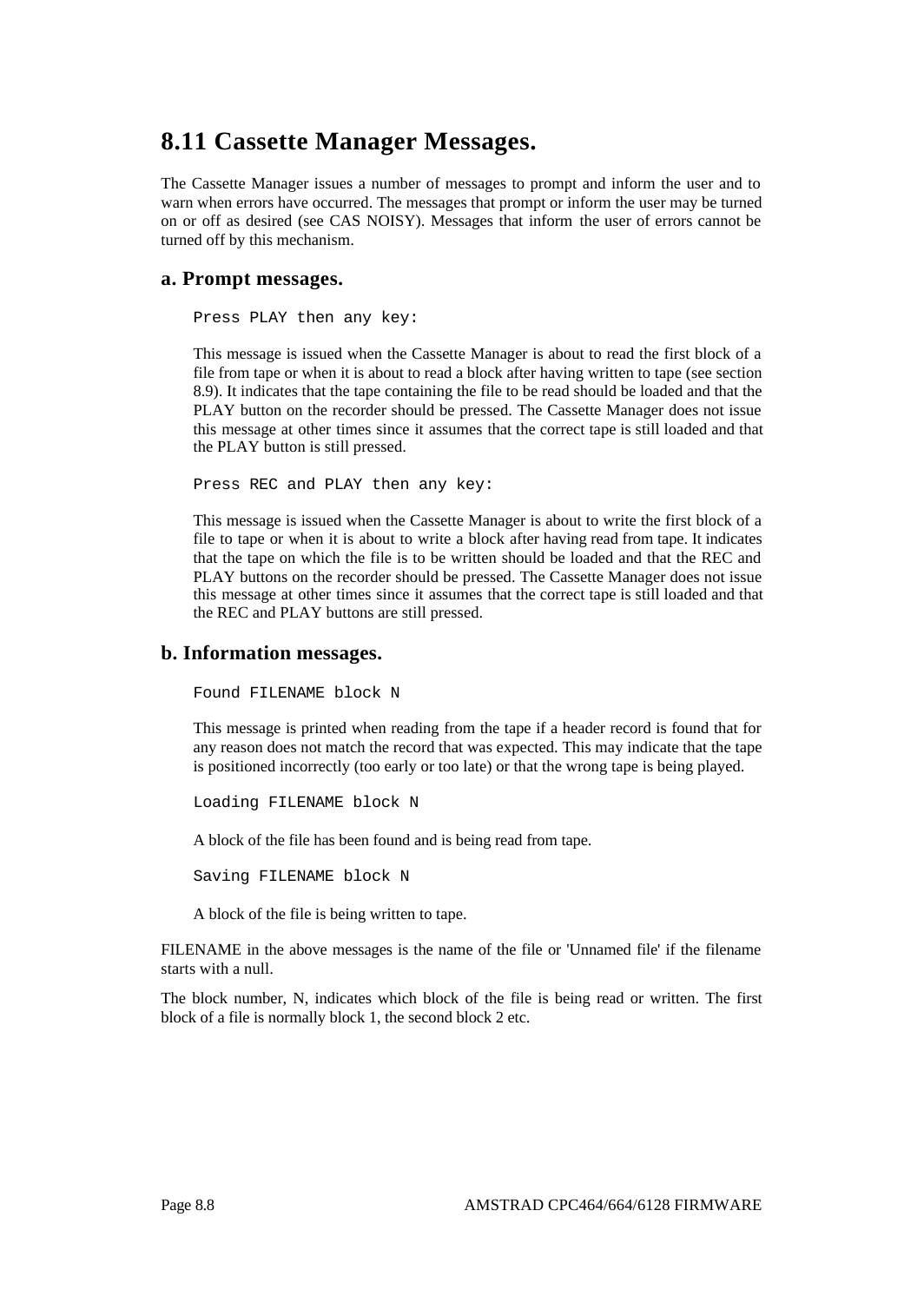#### **c. Error messages.**

Rewind tape

While searching for a block of the file being read, a higher numbered block than that required has been found. The required block has been missed. This message is often produced after a read error in the required block when the next block is found.

Read error X

An error of some kind occurred whilst reading from the tape. The tape should be rewound and the block played again. The X is a single letter indicating what kind of read error occurred:

| $\mathbf{a}$ | Bit too long   | An impossibly long one or zero has been measured.<br>This often indicates reading past the end of the<br>record. |
|--------------|----------------|------------------------------------------------------------------------------------------------------------------|
| h            | CRC error      | Data was read from tape incorrectly.                                                                             |
| d'           | Block too long | The data record contains more than the expected<br>2048 bytes of data.                                           |

Write error a

An error occurred whilst writing to the tape. There is only one possible write error. This indicates that the Cassette Manager was unable to write a bit as fast as was requested. This error will never occur unless the user has set the write speed beyond the maximum possible.

## **8.12 Escape Key.**

The escape key on the keyboard may be used to abandon cassette operations at certain times.

When the Cassette Manager issues one of the prompt messages it calls KM READ CHAR repeatedly to empty the key buffer out. Then it calls KM WAIT KEY to wait until the user presses a key to acknowledge the prompt. If the value generated from the key the user presses is #FC, which is the value normally generated by the escape key, then the Cassette Manager will abandon the read or write and will return an error condition to the caller.

When reading from or writing to the cassette interrupts are disabled and the normal key scanning mechanism is not active. While reading or writing the record leader the Cassette Manager itself scans the keyboard to test whether key 66, the escape key, is pressed. If this key is found to be pressed then the Cassette Manager abandons the read or write and returns to the caller (with an appropriate error condition). While reading or writing the data in the record there is no way to interrupt the Cassette Manager, thus pressing ESC may not be detected for several seconds.